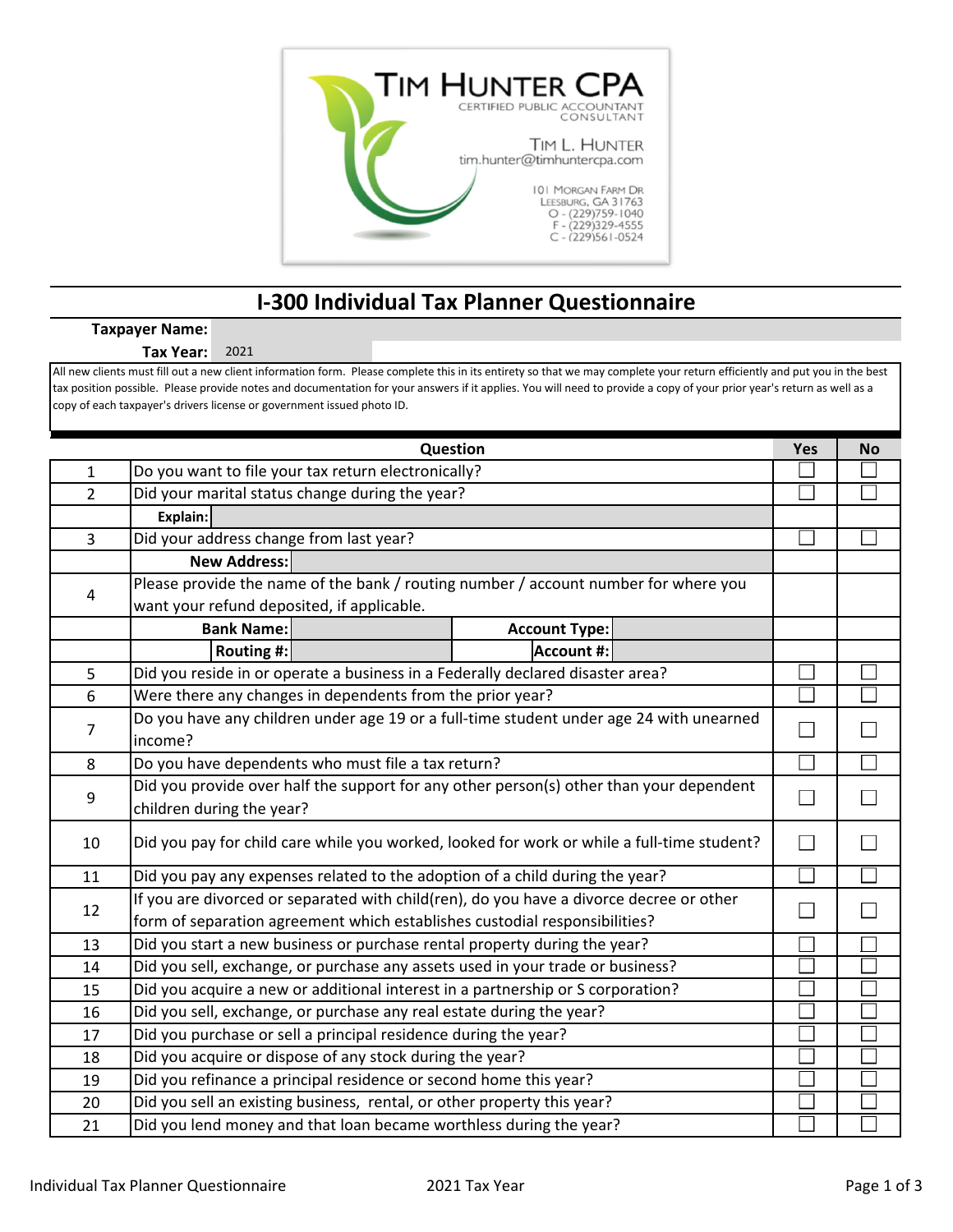|    | Question                                                                                                                  | Yes | <b>No</b> |
|----|---------------------------------------------------------------------------------------------------------------------------|-----|-----------|
| 22 | Did you have any debts forgiven during the year?                                                                          |     |           |
| 23 | Did you have any foreign income or pay any foreign taxes during the year?                                                 |     |           |
| 24 | Did you receive any unemployment benefits during the year?                                                                |     |           |
| 25 | Did you receive any disability income dining the year?                                                                    |     |           |
| 26 | Did you receive any tip income or cash income that may of not been reported on a W-2 or<br>1099?                          |     |           |
| 27 | Did you receive any life insurance policy money during the year?                                                          |     |           |
| 28 | Did you receive any lottery or gambling winnings?                                                                         |     |           |
| 29 | Do you expect your income or deductions to change in a material amount for the following<br>year?                         |     |           |
| 30 | Do you actively participate in a retirement plan?                                                                         |     |           |
| 31 | Did you receive any Social Security during the year?                                                                      |     |           |
| 32 | Did you make any withdrawals or receive lump sums from a retirement account during the<br>year?                           |     |           |
| 33 | Did you make any contributions to any retirement accounts during the year?                                                |     |           |
| 34 | Did you, your spouse, or your dependents attend a post-secondary school during the year?                                  |     |           |
| 35 | Did you have any educational expenses dining the year on behalf of yourself, your spouse,<br>or a dependent?              |     |           |
| 36 | Did anyone in your family receive a scholarship of any kind during the year?                                              |     |           |
| 37 | Did you make any withdrawals or contributions from/to an education savings or 529 plan<br>account?                        |     |           |
| 38 | Did you pay any student loan interest this year?                                                                          |     |           |
| 39 | Did you and everyone in your household have qualifying health care coverage?                                              |     |           |
| 40 | Did you make any contributions or receive any distributions from a Health savings account<br>(HSA) or Archer MSA?         |     |           |
| 41 | Did you pay any long-term health care premiums?                                                                           |     |           |
| 42 | Did you make any contributions or receive any distributions from an ABLE (Achieving a<br>Better Life Experience) account? |     |           |
| 43 | If you are a business owner, did you pay health insurance premiums for your employees<br>this year?                       | □   |           |
| 44 | Do you have any casualty or theft losses to report during the year?                                                       |     |           |
| 45 | Did you pay out-of-pocket medical expenses?                                                                               |     |           |
| 46 | Did you make any charitable contributions during the year including assets or securities?                                 |     |           |
| 47 | Did you pay real estate taxes for your primary or secondary home?                                                         |     |           |
| 48 | Did you pay any mortgage interest?                                                                                        |     |           |
| 49 | Did you use your car for business?                                                                                        |     |           |
| 50 | Do you have any job seeking expenses?                                                                                     |     |           |
| 51 | Did you personally purchase any large asset items during the year?                                                        |     |           |
| 52 | Do you have an office in your home that you use for your business, if you have one?                                       |     |           |
| 53 | Did you retire during the year?                                                                                           |     |           |
| 54 | Do you have any moving expenses due to a change in employment?                                                            |     |           |
| 55 | Did you pay a household employee during the year?                                                                         |     |           |
| 56 | Do you have any financial interest in or are a signor on any financial account that is located<br>in a foreign country?   |     |           |
| 57 | Do you have any foreign financial accounts?                                                                               |     |           |